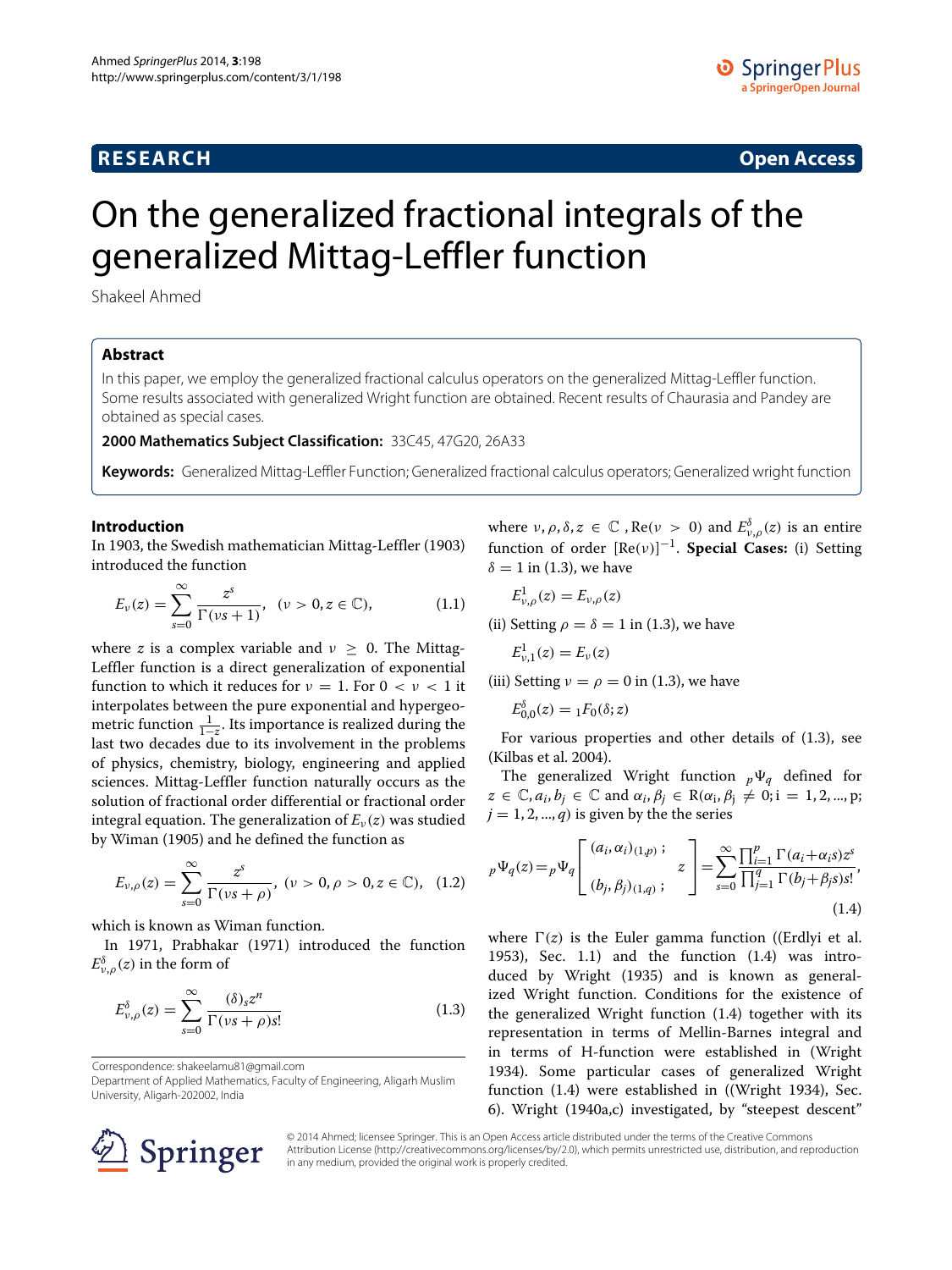method, the asymptotic expansions of the function *φ*( $α$ ,  $β$ ; *z*) for large values of *z* in the cases  $α$  > 0 and −1 *<α<* 0, respectively. In Wright [\(1940c\)](#page-4-7) indicated the application of the obtained results to the asymptotic theory of partitions. In (Wright [1935,](#page-4-4) [1940a,](#page-4-6)b) Wright extended the last result to the generalized Wright function [\(1.4\)](#page-0-1) and proved several theorems on the asymptotic expansion of generalized Wright function  $_p\Psi_q(z)$  for all values of the argument *z* under the condition,

$$
\sum_{j=1}^{q} \beta_j - \sum_{i=1}^{p} \alpha_i > -1.
$$
 (1.5)

For a detailed study of various properties, generalizations and applications of Wright function and generalized Wright function, we refer to papers of Wright [\(1934,](#page-4-5) [1935,](#page-4-4) [1940a,](#page-4-6)b,c) and Kilbas [\(2002\)](#page-4-8)

# **Fractional calculus operators and generalized fractional calculus operators**

The left and right-sided Rimann-Liouville fractional calculus operators are defined by Samko et al. [\(1993\)](#page-4-9), Sec. 5.1. For  $\alpha \in C(Re(\alpha) > 0)$ 

$$
I_{0+}^{\alpha}f = \frac{1}{\Gamma(\alpha)} \int_0^x \frac{f(t)}{(x-t)^{1-\alpha}} dt, \qquad (2.1)
$$

$$
I_{0-}^{\alpha}f = \frac{1}{\Gamma(\alpha)} \int_{x}^{\infty} \frac{f(t)}{(x-t)^{1-\alpha}} dt, s \qquad (2.2)
$$

$$
\left(D_{0+}^{\alpha}f\right)(x) = \left(\frac{d}{dx}\right)^{\left[\alpha\right]+1} \left(I_{0+}^{1-\alpha}f\right)(x)
$$

$$
= \frac{1}{\Gamma(1-\{\alpha\})} \left(\frac{d}{dx}\right)^{\left[\alpha\right]+1} \int_0^x \frac{f(t)}{(x-t)^{\left[\alpha\right]}} dt,
$$
(2.3)

$$
\left(D_{0-}^{\alpha}f\right)(x) = \left(\frac{d}{dx}\right)^{[\alpha]+1} \left(I_{0-}^{1-\alpha}f\right)(x)
$$

$$
= \frac{1}{\Gamma(1 - \{\alpha\})} \left(\frac{d}{dx}\right)^{[\alpha]+1} \int_{0}^{x} \frac{f(t)}{(x - t)^{[\alpha]}} dt,
$$
(2.4)

where  $\alpha$  means the maximal integer not exceeding  $\alpha$  and {*α*} is the fractional part of *α*.

An interesting and useful generalizations of the Riemann-Liouville and Erdlyi-Kober fractional integral operators has been introduced by Saigo [\(1978\)](#page-4-10) in terms of Gauss hypergeometric function as given below. Let  $\alpha, \beta, \gamma \in C$  and  $x \in R_+$ , then the generalized fractional integration and fractional differentiation operators associated with Gauss hypergeometric function are defined as follows:

$$
I_{0+}^{\alpha,\beta,\gamma}f(x) = \frac{x^{-\alpha-\beta}}{\Gamma(\alpha)} \int_0^x (x-t)^{\alpha-1} {}_2F_1\left(\alpha+\beta,-\gamma;1-\frac{t}{x}\right) f(t)dt,\tag{2.5}
$$

<span id="page-1-3"></span>
$$
I_{0-}^{\alpha,\beta,\gamma}f(x) = \frac{1}{\Gamma(\alpha)} \int_{x}^{\infty} (t - x)^{\alpha - 1} t^{-\alpha - \beta} {}_{2}F_{1}\left(\alpha + \beta, -\gamma; \alpha; 1 - \frac{x}{t}\right) \times f(t)dt,
$$
\n(2.6)

<span id="page-1-4"></span><span id="page-1-0"></span>
$$
\left(D_{0+}^{\alpha,\beta,\gamma}f\right)(x) = I_{0+}^{-\alpha-\beta,\alpha+\gamma}f(x) = \left(\frac{d}{dx}\right)^k \left(I_{0+}^{-\alpha+k,-\beta-k}f\right)(x),\tag{2.7}
$$

$$
(Re(\alpha) > 0); k = [Re(\alpha) + 1]
$$

<span id="page-1-1"></span>
$$
\left(D_{0-}^{\alpha,\beta,\gamma}f\right) = I_{0-}^{-\alpha-\beta,\alpha+\gamma}f(x) = \left(-\frac{d}{dx}\right)^k \left(I_{-}^{-\alpha+k,-\beta-k,\alpha+\gamma}f\right)(x),\tag{2.8}
$$

$$
(\text{Re}(\alpha) > 0); k = [\text{Re}(\alpha) + 1]
$$

Operators  $(2.5)-(2.8)$  $(2.5)-(2.8)$  $(2.5)-(2.8)$  reduce to that in  $(2.1)-(2.4)$  $(2.1)-(2.4)$  $(2.1)-(2.4)$  as follows:

$$
(I_{0+}^{\alpha,-\alpha,\gamma}f)(x) = I_{0+}^{\alpha}f(x),\tag{2.9}
$$

$$
(I_{0-}^{\alpha,-\alpha,\gamma}f)(x) = I_{0-}^{\alpha}f(x),
$$
\n(2.10)

$$
(D_{0+}^{\alpha,-\alpha,\gamma}f)(x) = D_{0+}^{\alpha}f(x), \qquad (2.11)
$$

$$
(D_{0-}^{\alpha,-\alpha,\gamma}f)(x) = D_{0-}^{\alpha}f(x).
$$
 (2.12)

Here, we also need the basic result given below (see Rainville [\(1960\)](#page-4-11), Theorem 18, p. 49.)

**Lemma 1.** If  $Re(c - a - b) > 0$  and if *c* is neither zero nor a negative integer, then

$$
F(a, b; c; 1) = \frac{\Gamma(c)\Gamma(c-a-b)}{\Gamma(c-a)\Gamma(c-b)}.
$$
\n(2.13)

#### **Left-sided generalized fractional integration of generalized Mittag-Leffler function**

In this section we consider the left-sided generalized fractional integration formula of the generalized Mittag-Leffler function.

<span id="page-1-2"></span>**Theorem 1.** If  $\alpha$ ,  $\beta$ ,  $\gamma$ ,  $\rho$ ,  $\delta \in \mathbb{C}$ , Re( $\alpha$ ) > 0, Re( $\rho$  + *γ* − *β) >* 0, *ν >* 0, *λ >* 0, and a ∈ R. If the condi-tion [\(1.5\)](#page-1-0) is satisfied and  $I_{0+}^{\alpha,\beta,\gamma}$  be the left-sided operator of generalized fractional integration associated with Gauss hypergeometric function, then there holds the following formula:

$$
\left(I_{0+}^{\alpha,\beta,\gamma}(t^{\rho-1})E_{\nu,\rho}^{\delta}[at^{\lambda}]\right)(x) = \frac{x^{\rho-\beta-1}}{\Gamma(\delta)}{}_3\Psi_3
$$

$$
\times \begin{bmatrix} (\rho-\beta+\gamma,\lambda),(\rho,\lambda),(\delta,1) & ; & \\ (\rho-\beta,\lambda),(\alpha+\rho+\gamma,\lambda),(\rho,\nu) & ; & \end{bmatrix},
$$
(3.1)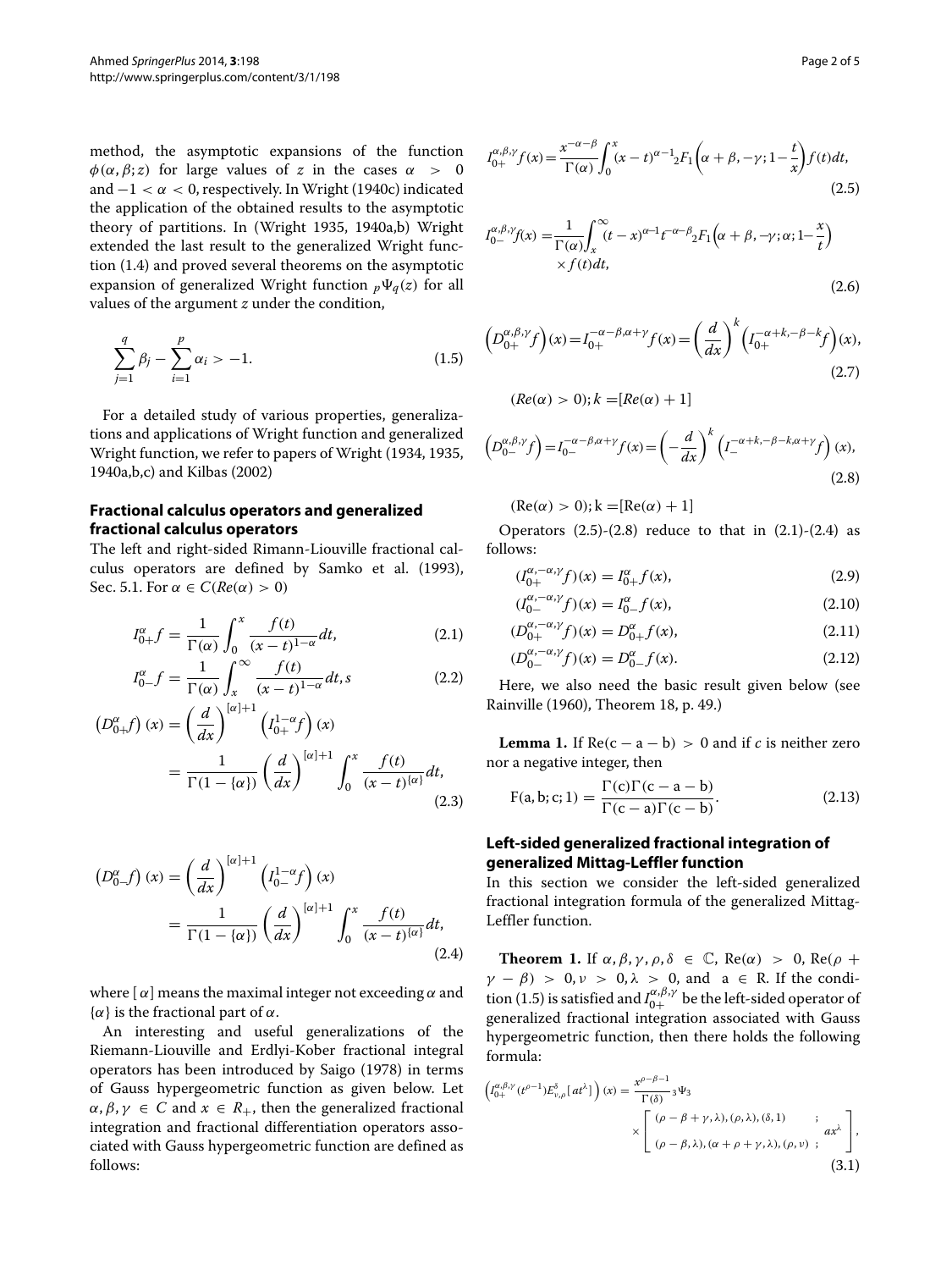**Proof.** Denote L.H.S. of Theorem [1](#page-1-2) by  $\Omega$ , then

$$
\Omega = \left( I_{0+}^{\alpha,\beta,\gamma} (t^{\rho-1}) E_{\nu,\rho}^{\delta} [at^{\lambda}] \right) (x)
$$

Using the definition of generalized Mittag-Leffler function [\(1.3\)](#page-0-0) and fractional integral formula [\(2.5\)](#page-1-0), we get

$$
\Omega = \frac{x^{-\alpha-\beta}}{\Gamma(\alpha)} \int_0^x (x-t)^{\alpha-1} {}_2F_1\left(\alpha+\beta, -\gamma; 1-\frac{t}{x}\right)
$$
  
 
$$
\times (t^{\rho-1}) E_{\nu,\rho}^{\delta}[at^{\lambda}] dt
$$

By using Gauss hypergeometric series ((Srivastava and Karlsson [1985\)](#page-4-12), p.18, Eq. 17), series form of generalized Mittag-Leffler function [\(1.3\)](#page-0-0), interchanging the order of integration and summations and evaluating the inner integral by the use of the known formula of Beta Integral and finally by the use of above lemma, we have

$$
\Omega = \frac{x^{\rho-\beta-1}}{\Gamma(\alpha)} \sum_{s=0}^{\infty} \frac{\Gamma(\rho-\beta+\gamma+\lambda s)\Gamma(\rho+\lambda s)\Gamma(\delta+s)}{\Gamma(\rho-\beta+\lambda s)\Gamma(\rho+\alpha+\gamma+\lambda s)\Gamma(\rho+\nu s)}
$$
  
 
$$
\times \frac{(ax^{\lambda})^s}{s!}
$$

or

$$
\Omega = \frac{x^{\rho-\beta-1}}{\Gamma(\delta)} {}_3\Psi_3 \left[ \begin{array}{cc} (\rho-\beta+\gamma,\lambda),(\rho,\lambda),(\delta,1) & ; & \\ (\rho-\beta,\lambda),(\alpha+\rho+\gamma,\lambda),(\rho,\nu) & ; \end{array} \right],
$$
  
which completes the proof.

which completes the proof.

**Corollary 1.** If  $\alpha$ ,  $\beta$ ,  $\gamma$ ,  $\rho$ ,  $\in \mathbb{C}$ , Re( $\alpha$ ) > 0, Re( $\rho$  +  $\gamma$  –  $\beta$  > 0, *v* > 0,  $\lambda$  > 0, *a*  $\in$  R and if the condition [\(1.5\)](#page-1-0) is satisfied and  $I_{0+}^{\alpha,\beta,\gamma}$  be the left-sided operator of generalized fractional integration associated with Gauss hypergeometric function, then there holds the following formula:

$$
\left(\begin{matrix} \frac{\alpha}{\beta+\gamma}(\ell^{\rho-1})E_{\nu,\rho}[at^{\lambda}] \end{matrix}\right)(x) = x^{\rho-\beta-1}3\Psi_3
$$
  
 
$$
\times \left[\begin{matrix} (\rho-\beta+\gamma),(\rho,\lambda),(1,1) & \vdots & \\ (\rho-\beta,\lambda),(\alpha+\rho+\gamma,\lambda),(\rho,\nu) & \vdots & \\ \end{matrix}\right].
$$
 (3.2)

**Remark 1.** If we set  $\lambda = \nu$  in our result [\(3.1\)](#page-0-2), we arrive at the result ((Chaurasia and Pandey [2010\)](#page-3-1), [\(3.1\)](#page-0-2)) given by Chaurasia and Pandey.

# **Right-sided generalized fractional integration of generalized Mittag-Leffler function**

In this section we consider the left-sided generalized fractional integration formula of the generalized Mittag-Leffler function.

<span id="page-2-0"></span>**Theorem 2.** If  $\alpha$ ,  $\beta$ ,  $\gamma$ ,  $\rho$ ,  $\delta \in \mathbb{C}$ , Re( $\alpha$ ) > 0, Re( $\alpha$  +  $\rho$ ) > max[-Re( $\beta$ ), -Re( $\gamma$ )] with the conditions Re( $\beta$ )  $\neq$  $Re(\gamma)$ ,  $\nu > 0$ ,  $\lambda > 0$  and  $a \in R$ . If the condition [\(1.5\)](#page-1-0) is satisfied and  $I_{0-}^{\alpha,\beta,\gamma}$  be the right-sided operator of generalized fractional integration associated with Gauss hypergeometric function, then there holds the following formula:

$$
\left( \int_{0-}^{\alpha,\beta,\gamma} (t^{-\alpha-\rho}) E^{\delta}_{\nu,\rho} \left[ at^{-\lambda} \right] \right) (x) = \frac{x^{-\rho-\alpha-\beta}}{\Gamma(\delta)} {}_{3} \Psi_{3}
$$

$$
\times \left[ \begin{array}{cc} (\alpha+\beta+\rho,\lambda), (\alpha+\rho+\gamma,\lambda), (\delta,1) & ; \\ (\rho,\nu), (\alpha+\rho,\lambda), (2\alpha+\beta+\gamma+\rho,\lambda) & ; \end{array} \right] (4.1)
$$

**Proof.** Denote L.H.S. of Theorem [2](#page-2-0) by *I*2, then

$$
I_2 = \left( I_{0-}^{\alpha,\beta,\gamma} (t^{-\alpha-\rho}) E_{\nu,\rho}^\delta [at^{-\lambda}] \right) (x)
$$

Using the definition of generalized Mittag-Leffler function [\(1.3\)](#page-0-0) generalized fractional integral formula [\(2.6\)](#page-1-3) and proceeding similarly to the proof of theorem [1,](#page-1-2) we have

$$
I_2 = \frac{x^{-\rho - \alpha - \beta}}{\Gamma(\delta)} \sum_{s=0}^{\infty} \frac{\Gamma(\alpha + \beta + \rho + \lambda s) \Gamma(\alpha + \rho + \gamma + \lambda s) \Gamma(\delta + s)}{\Gamma(\alpha + \rho + \lambda s) \Gamma(2\alpha + \beta + \gamma + \rho + \lambda s) \Gamma(\rho + \nu s)}
$$
  
  $\times \frac{(ax^{-\lambda})^s}{s!}$   
or

$$
\quad \text{or} \quad
$$

$$
I_2 = \frac{x^{-\rho-\alpha-\beta}}{\Gamma(\delta)} \cdot \Psi_3 \begin{bmatrix} (\alpha+\beta+\rho,\lambda), (\alpha+\rho+\gamma,\lambda), (\delta,1) & ; & \\ (\rho,\nu), (\alpha+\rho,\lambda), (2\alpha+\beta+\gamma+\rho,\lambda) & ; & \end{bmatrix}.
$$

**Corollary 2.** If  $\alpha$ ,  $\beta$ ,  $\gamma$ ,  $\rho$ ,  $\delta \in \mathbb{C}$ , Re( $\alpha$ ) > 0, Re( $\alpha$  +  $\rho$ ) > *max*[ $-Re(\beta)$ ,  $-Re(\gamma)$ ] with the conditions Re( $\beta$ )  $\neq$  $Re(\gamma)$ ,  $\nu > 0$ ,  $\lambda > 0$  and  $a \in \mathbb{R}$ . If the condition [\(1.5\)](#page-1-0) is satisfied and  $I_{0-}^{\alpha,\beta,\gamma}$  be the right-sided operator of generalized fractional integration associated with Gauss hypergeometric function, then there holds the following formula:

$$
\begin{aligned}\n\left( \int_{0-}^{\alpha,\beta,\gamma} (t^{-\alpha-\rho}) E_{\nu,\rho}^{\delta} \left[ a t^{-\lambda} \right] \right) (x) &= x^{-\rho-\alpha-\beta} {}_{3} \Psi_{3} \\
&\times \begin{bmatrix} (\alpha+\beta+\rho,\lambda), (\alpha+\rho+\gamma,\lambda), (1,1) & ; \\
(\rho,\nu), (\alpha+\rho,\lambda), (2\alpha+\beta+\gamma+\rho,\lambda) & ; \end{bmatrix} \cdot \begin{bmatrix} a x^{-\lambda} \\ (4.2) \end{bmatrix}\n\end{aligned}
$$

**Remark 2.** If we set  $\lambda = \nu$  in our result [\(4.1\)](#page-0-2), we arrive at the result ((Chaurasia and Pandey [2010\)](#page-3-1), [\(4.1\)](#page-0-2)) given by Chaurasia and Pandey.

### **Left-sided generalized fractional differentiation of generalized Mittag-Leffler function**

In this section we consider the left-sided generalized fractional differentiation formula of the generalized Mittag-Leffler function.

<span id="page-2-1"></span>**Theorem 3.** If  $\alpha$ ,  $\beta$ ,  $\gamma$ ,  $\rho$ ,  $\delta \in \mathbb{C}$ , Re( $\alpha$ ) > 0, Re( $\rho + \beta$  + *γ*) > 0, *ν* > 0, *λ* > 0, and *a* ∈ R. If the condition [\(1.5\)](#page-1-0) is satisfied and  $D_{0+}^{\alpha,\beta,\gamma}$  be the left-sided operator of generalized fractional differentiation associated with Gauss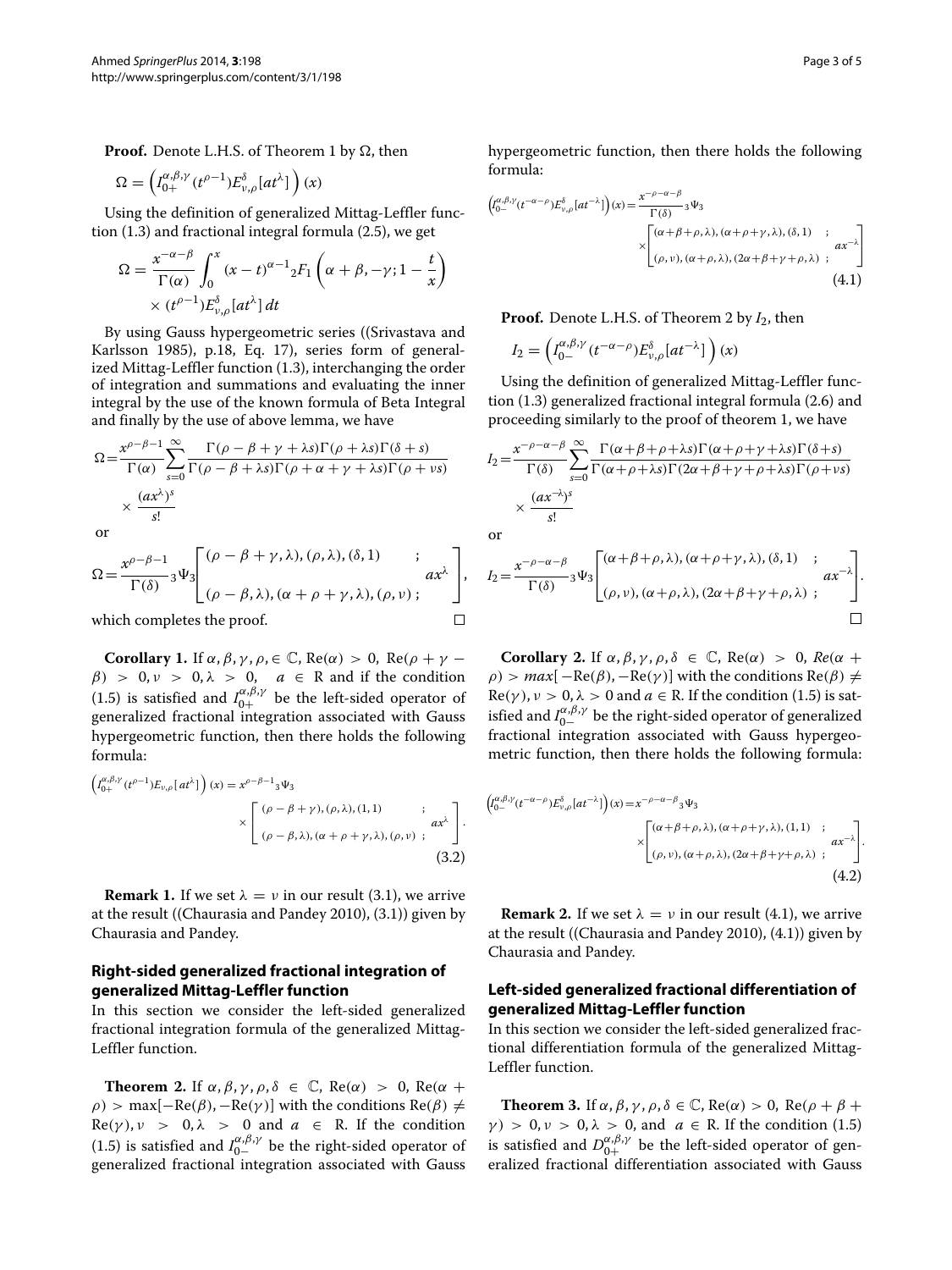hypergeometric function, then there holds the following formula:

$$
\left(D_{0+}^{\alpha,\beta,\gamma}(t^{\rho-1})E_{\nu,\rho}^{\delta}[at^{\lambda}]\right)(x) = \frac{x^{\rho+\beta-1}}{\Gamma(\delta)}{}_3\Psi_3
$$

$$
\times \left[\begin{array}{cc} (\alpha+\beta+\gamma+\rho,\lambda),(\rho,\lambda),(\delta,1) & ; & \\ (\rho+\beta,\lambda),(\rho+\gamma,\lambda),(\rho,\nu) & ; & \end{array}\right].
$$
(5.1)

**Proof.** Denote L.H.S. of Theorem [3](#page-2-1) by *I*3, then

$$
I_3 = \left( D_{0+}^{\alpha,\beta,\gamma} (t^{\rho-1}) E_{\nu,\rho}^\delta [a t^\lambda] \right) (x)
$$

Using the definition of generalized Mittag-Leffler function [\(1.3\)](#page-0-0) and fractional differentiation formula [\(2.7\)](#page-1-4), we have

$$
I_3 = \left(\frac{d}{dx}\right)^k \left(I_{0+}^{-\alpha+k,-\beta,\alpha+\gamma-k} (t^{\rho-1}) E_{\nu,\rho}^{\delta}[at^{\lambda}] \right)
$$
  

$$
= \left(\frac{d}{dx}\right)^k \frac{x^{\alpha+\beta}}{\Gamma(-\alpha+k)} \int_0^x (x-t)^{-\alpha+k-1} {}_2F_1
$$
  

$$
\times \left(-\alpha - \beta, -\gamma - \alpha + k; -\alpha + k; 1 - \frac{t}{x}\right)
$$
  

$$
\cdot (t^{\rho-1}) E_{\nu,\rho}^{\delta}[at^{\lambda}] dt
$$
  

$$
x^{\rho+\beta-1} \stackrel{\infty}{\sim} \Gamma(\alpha+\alpha+\beta+\gamma+k) \Gamma(\alpha+\beta)\Gamma(\beta+\gamma) d\alpha
$$

$$
I_3 = \frac{x^{\rho+\beta-1}}{\Gamma(\delta)} \sum_{s=0}^{\infty} \frac{\Gamma(\rho+\alpha+\beta+\gamma+\lambda s)\Gamma(\rho+\lambda s)\Gamma(\delta+s)}{\Gamma(\rho+\beta+\lambda s)\Gamma(\rho+\gamma+\lambda s)\Gamma(\rho+\nu s)} \frac{(ax^{\lambda})^s}{s!}
$$

or

$$
I_3 = \frac{x^{\rho+\beta-1}}{\Gamma(\delta)} {}_3\Psi_3 \left[ \begin{array}{c} (\rho+\alpha+\beta+\gamma,\lambda),(\rho,\lambda),(\delta,1) ; \\ (\rho+\beta,\lambda),(\rho+\gamma,\lambda),(\rho,\nu) ; \end{array} \right].
$$

**Corollary 3.** If  $\alpha$ ,  $\beta$ ,  $\gamma$ ,  $\rho$ ,  $\in \mathbb{C}$ , Re( $\alpha$ ) > 0, Re( $\rho + \beta$  +  $\gamma$ ) > 0,  $\nu$  > 0,  $\lambda$  > 0, and *a*  $\in$  R. If the condition [\(1.5\)](#page-1-0) is satisfied , then there holds the following formula:

$$
\left(D_{0+}^{\alpha,\beta,\gamma}(t^{\rho-1})E_{\nu,\rho}^{\delta}[at^{\lambda}]\right)(x) = x^{\rho+\beta-1}3\Psi_3
$$

$$
\times \left[\begin{array}{cc} (\rho+\alpha+\beta+\gamma,\lambda),(\rho,\lambda),(1,1) \end{array}; a x^{\lambda} \right].
$$

$$
\times \left[\begin{array}{cc} (\rho+\alpha+\beta+\gamma,\lambda),(\rho,\nu) \end{array}; a x^{\lambda} \right].
$$

$$
(5.2)
$$

**Remark 3.** If we set  $\lambda = \nu$  in our result [\(5.1\)](#page-0-2), we arrive at the result ((Chaurasia and Pandey [2010\)](#page-3-1), [\(5.1\)](#page-0-2)) given by Chaurasia and Pandey.

### **Right-sided generalized fractional differentiation of generalized Mittag-Leffler function**

In this section we consider the left-sided generalized fractional differentation formula of the generalized Mittag-Leffler function.

<span id="page-3-2"></span>**Theorem 4.** If  $\alpha$ ,  $\beta$ ,  $\gamma$ ,  $\rho$ ,  $\delta \in \mathbb{C}$ , Re( $\alpha$ ) > 0, Re( $\rho$ ) > max[ $Re(\alpha + \beta + k, -Re(\gamma))$ ],  $\nu > 0$ ,  $\lambda > 0$ , and  $a \in R$  with  $Re(\alpha + \beta + \gamma) + k \neq 0$  (where  $k = [Re(\alpha)] + 1$ ). If the condition [\(1.5\)](#page-1-0) is satisfied and  $D_{0-}^{\alpha,\beta,\gamma}$  be the right-sided operator of generalized fractional differentiation associated with Gauss hypergeometric function, then there holds the following formula:

$$
\left(D_{0-}^{\alpha,\beta,\gamma}(t^{\alpha-\rho})E_{\nu,\rho}^{\delta}[at^{-\lambda}]\right)(x) = \frac{x^{\alpha+\beta-\rho}}{\Gamma(\delta)}{}_3\Psi_3
$$

$$
\times \begin{bmatrix} (\rho+\gamma,\lambda),(\rho-\alpha-\beta,\lambda),(\delta,1) & ;\\ (\rho-\alpha,\lambda),(\rho+\gamma-\alpha-\beta,\lambda),(\rho,\nu) & ; \end{bmatrix} \cdot \frac{ax^{-\lambda}}{\Gamma(\delta)}.
$$
(6.1)

**Proof.** Denote L.H.S. of Theorem [4](#page-3-2) by *I*4,then

$$
I_4 = \left( D_{0-}^{\alpha,\beta,\gamma} (t^{\alpha-\rho}) E_{\nu,\rho}^{\delta} [at^{-\lambda}] \right) (x)
$$

Using the definition of generalized Mittag-Leffler function [\(1.3\)](#page-0-0) and fractional differentation formula [\(2.8\)](#page-1-1), we have

$$
I_{4} = \left(\frac{-d}{dx}\right)^{k} \left(I_{0-}^{-\alpha+k,-\beta-k,\alpha+\gamma} (t^{\alpha-\rho}) E_{\nu,\rho}^{\delta}[at^{-\lambda}] \right)
$$
  
\n
$$
= \left(-\frac{d}{dx}\right)^{k} \frac{1}{\Gamma(-\alpha+k)} \int_{x}^{\infty} (t-x)^{-\alpha+k-1} t^{\alpha+\beta} {}_{2}F_{1}
$$
  
\n
$$
\times \left(-\alpha-\beta, -\alpha-\gamma; -\alpha+k; 1-\frac{x}{t}\right)
$$
  
\n
$$
\cdot (t^{\alpha-\rho}) E_{\nu,\rho}^{\delta}[at^{-\lambda}] dt
$$
  
\n
$$
= \frac{x^{\alpha+\beta-\rho}}{\Gamma(\delta)} \sum_{s=0}^{\infty} \frac{\Gamma(\rho-\alpha-\beta+s)\Gamma(\rho+\gamma+s)\Gamma(\delta+s)}{\Gamma(\rho-\alpha+\beta+\gamma+s)\Gamma(\rho-\alpha+s)\Gamma(\rho+\nu s)} \frac{(ax^{-\lambda})^{s}}{s!}
$$
  
\nor

$$
I_4 = \frac{x^{\alpha+\beta-\rho}}{\Gamma(\delta)} {}_3\Psi_3 \left[ \begin{array}{cc} (\rho-\alpha-\beta,\lambda),(\rho+\gamma,\lambda),(\delta,1) & ; & \\ (\rho-\alpha-\beta+\gamma,\lambda),(\rho-\alpha,\lambda),(\rho,\nu) & ; \end{array} \right].
$$

**Remark 4.** If we set  $\lambda = \nu$  in our result [\(6.1\)](#page-0-2), we arrive at the result ((Chaurasia and Pandey [2010\)](#page-3-1), [\(6.1\)](#page-0-2)) given by Chaurasia and Pandey.

#### **Competing interests**

The author declare that he has no competing interest.

#### **Acknowledgements**

Author wish to thank refrees for valuable suggestions.

#### Received: 28 December 2013 Accepted: 10 March 2014 Published: 22 April 2014

#### **References**

- <span id="page-3-1"></span>Chaurasia VBL, Pandey SC (2010) On the fractional calculus of generalized Mittag-Leffler function. Scientia, Ser A; Math Sci 20: 113–122
- <span id="page-3-0"></span>Erdlyi A, Magnus W, Oberhettinger F, Tricomy FG (1953) Higher transcendental functions, Vol. I, McGraw-Hill, New York, Toronto, London